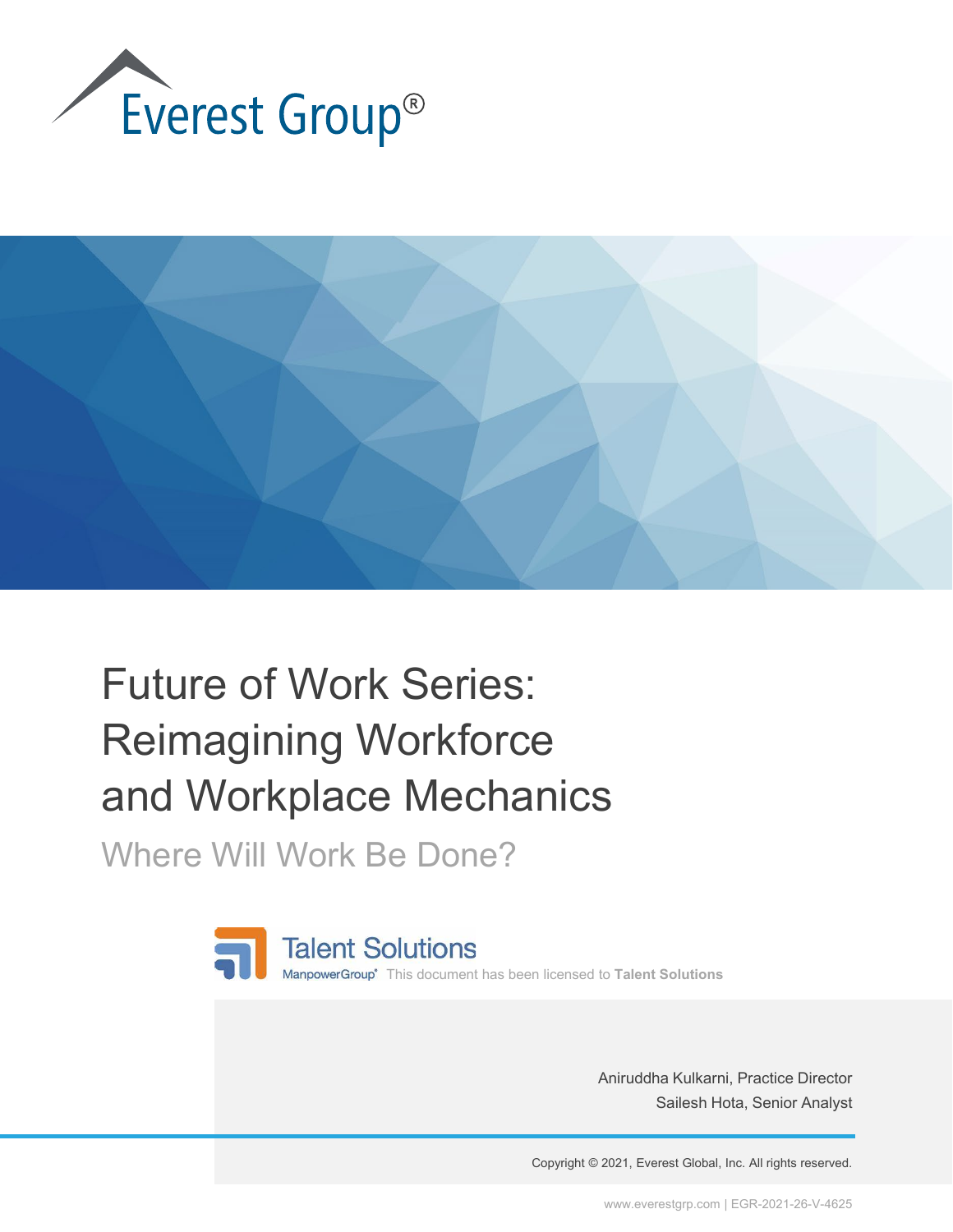# Contents

| Introduction                                                                         | 03  |
|--------------------------------------------------------------------------------------|-----|
| Disruptions in work and the workplace                                                | 04  |
| Workforce design principles for future of work                                       | 05  |
| Creating a distributed workforce:<br>implementing the hybrid working model           | 05  |
| Creating a global workforce: deploying<br>a global talent acquisition strategy       | 11. |
| Activating a distributed and global workforce<br>through a futuristic delivery model | 15  |
| Conclusion                                                                           | 16  |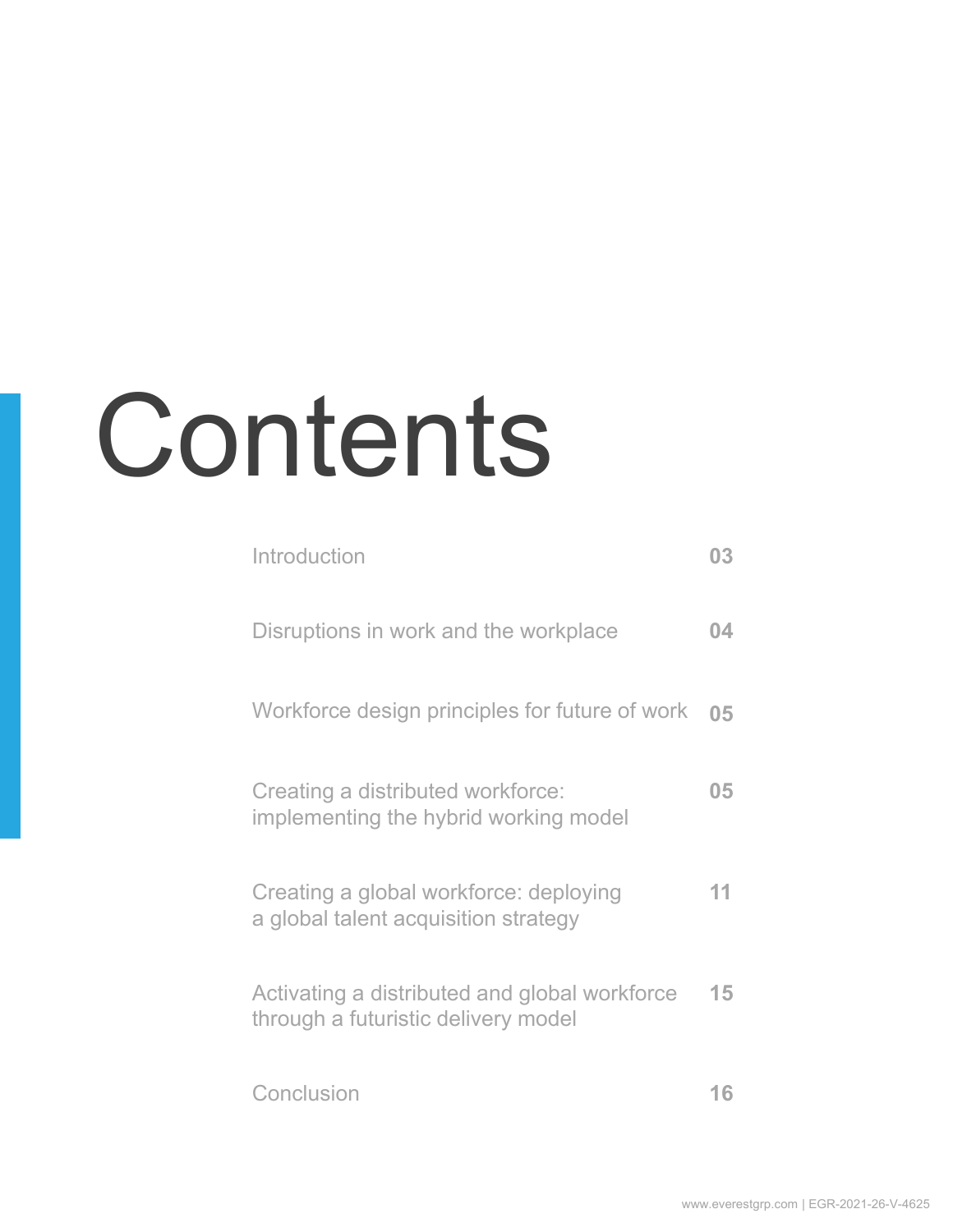## <span id="page-2-0"></span>Introduction

The COVID-19 pandemic has been an event of unprecedented proportions, with the world experiencing a complete collapse of supply chains, businesses, and industries, as social distancing norms and global lockdowns were implemented around the globe. Healthcare systems collapsed, unemployment increased, and cashflows disappeared – all in the span of a single year.

2021 started on a more optimistic note, with the expected availability of vaccines. While major economies such as the US, the UK, and Europe inoculated large parts of their adult population, the world at large has experienced severe second/third waves of infection.

Organizations all over the world have had to overcome unprecedented challenges to sustain business activity in the last 18 months. American author and crisis management expert Judy Smith once said, "There's always an opportunity with crisis. Just as it forces individuals to look inside themselves, it forces a company to reexamine its policies and practices." Given the drastic events of the last 18 months, there is an increasing need for organizations to relook at their workforce and the mechanics of work and the workplace afresh.

This report is the first in a series of three reports on the future of work. The research leverages existing intellectual property and data from a survey of 200 senior HR leaders across various geographies, industries, and organization sizes. In the research, we examine three key questions confronting the workforce and workplace mechanics:

- Where will the work be done? **[covered in this report]**
- Who will do the work?
- How will the work be done?

As organizations increasingly look at ways to support and grow their businesses in an environment characterized by extreme uncertainty, HR leaders will need to be at the forefront of such work management efforts. This research provides practical advice to HR leaders and organizations on how to navigate the next normal for their organizations.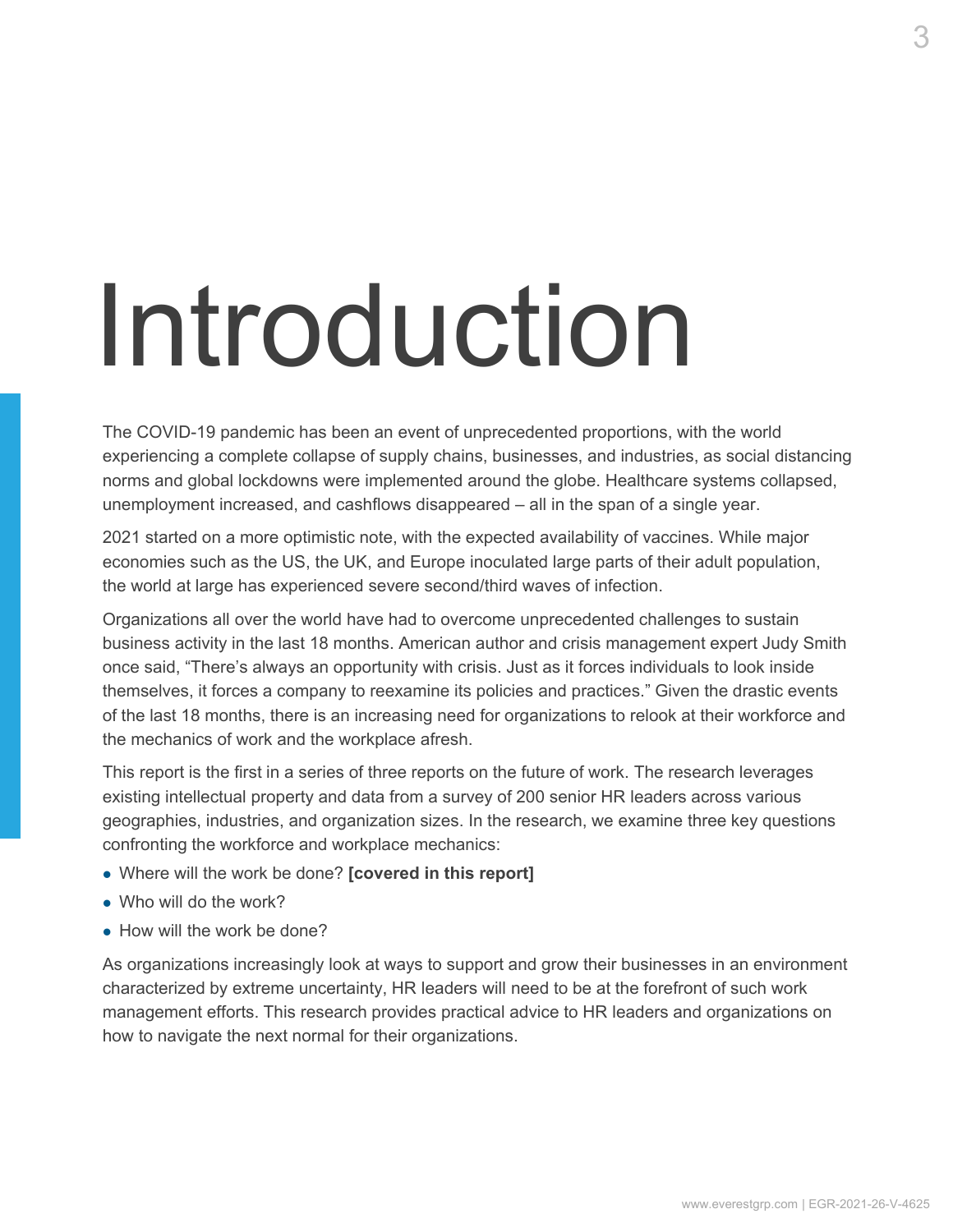### <span id="page-3-0"></span>Disruptions in work and the workplace

Before 2020, rapid technological advances, changing workforce demographics, and evolving customer expectations were already shaping work and the modern workplace, and COVID-19 accelerated this momentum. In the last 18 months, the major changes characterizing the workforce and workplace mechanics are:

- **Remote working has become mainstream:** Although in-office work was the norm before the pandemic for most organizations, remote working became mainstream at the onset of pandemic. while organizations plan to bring back employees to offices in a phased manner, 43% of employees think that there is no going back to the 9-5 office model<sup>1</sup>
- The talent demand-supply gap is worsening: After recording historically high unemployment figures in 2020, the US had a record number of job openings in July 2021. $<sup>2</sup>$  Pandemic-related</sup> disruptions increased the talent demand-supply gap for both entry-level hourly roles and high-skill niche roles in IT, digital, and healthcare in major economies. The talent for in-demand skills is distributed globally, but current hiring policies and local immigration rules make it unnecessarily complex for organizations to leverage the global talent pool
- **Organizations want to improve Diversity, Equity, and Inclusion (DE&I) in the workforce:** Many events in 2020, especially in North America, forced organizations to think about DE&I in a more holistic way. More than ever before, employees and customers expect organizations to be responsible members of the larger community. Our survey findings reveal that 95% of HR leaders want to improve organizational diversity<sup>3</sup>
- **Industries are looking beyond the traditional talent model:** The COVID-19 pandemic severely impacted industries such as travel and hospitality. Due to the accompanying economic uncertainty, many organizations and industries have started to deprioritize the hiring of permanent employees and shifted to more scalable and flexible models such as contingent workers, gig workers, and independent contractors. Our survey reveals that 71% of organizations plan to increase use of the contingent workforce over the next 12-18 months<sup>3</sup>
- **Organizations are adopting a digitalized way of working:** The pandemic exposed the inefficiencies in business models and organizational processes across industries. Changing consumer behavior, the demand for remote work, and the availability of modern digital technologies compelled organizations to rapidly modernize and digitalize the way they work. In fact, 74% of organizations made additional investments in digital initiatives after the pandemic $3$
- **The employee skilling challenge is emerging:** Increasing adoption of Artificial Intelligence (AI) and digital technologies is automating an increasing number of roles across industries. While the postpandemic working models require employees to acquire next-generation skills, there is limited training available for roles experiencing a high demand-supply gap. Workers with in-demand skills and in high-growth industries have experienced faster and better recovery compared to others. Thus, reskilling, upskilling existing employees, and supporting workers entering and leaving the organization have become the top challenges for organizations

- 2 Source: US Job Opening and Labor Turnover Survey, July 2021
- 3 Source: Future of work survey 2021, Everest Group

<sup>1</sup> Source: Work, Reimagined: ManpowerGroup Research Reveals What Workers Want Post COVID-19, August 2020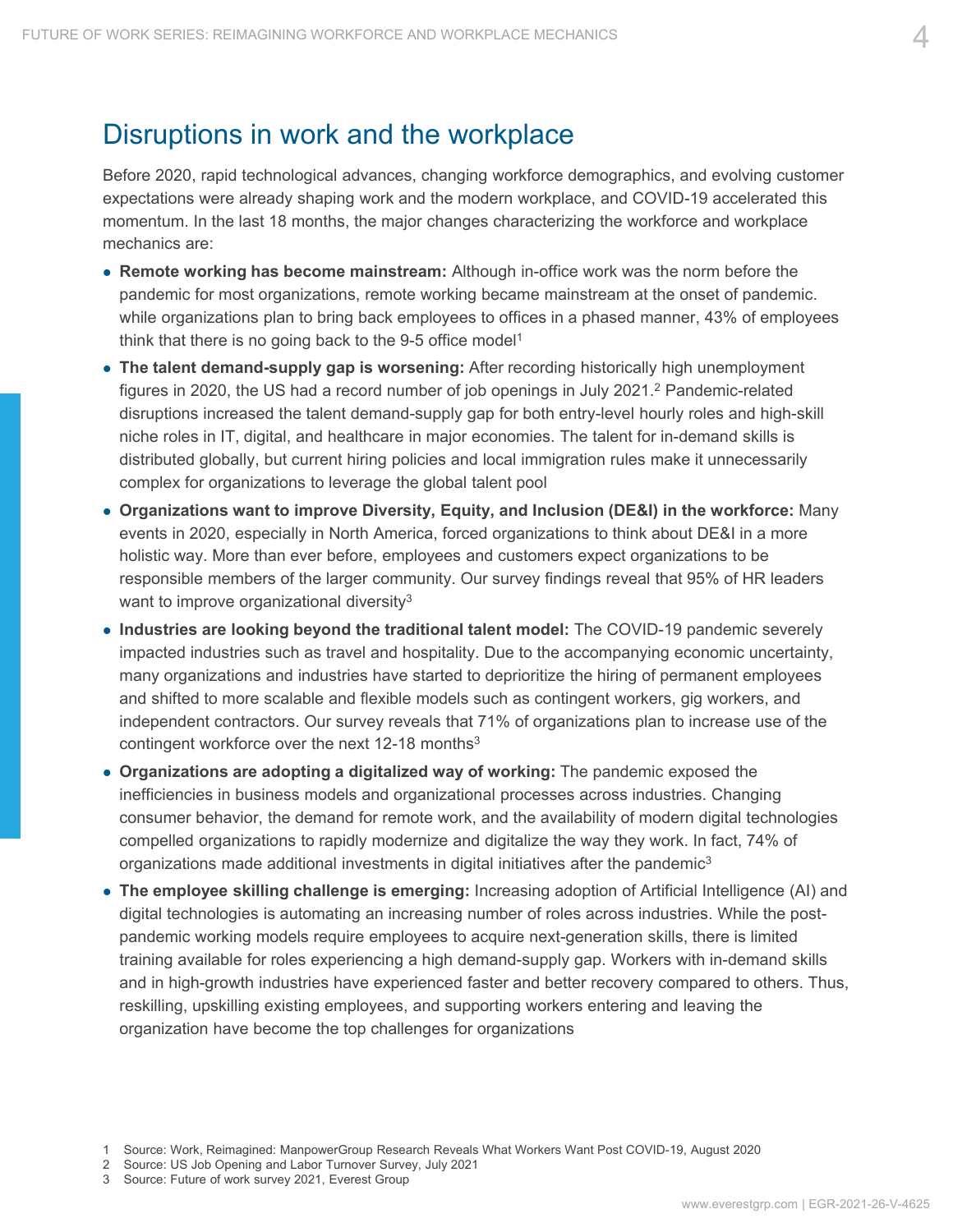## <span id="page-4-0"></span>Workforce design principles for future of work

The pace and impact of the changes highlighted in the previous section make it imperative for leaders to radically reconsider their workforce and workplace mechanics to answer the following questions:

- Where will the work be done?
- Who will do the work?
- How will the work be done?

We will answer the first question in this report. The other two questions will be addressed in separate reports. Exhibit 1 depicts six design principles that firms can leverage to create a future-ready workforce.

#### **EXHIBIT 1**

Six design principles to create a future-ready workforce Source: Everest Group (2021)



The next-generation workforce will be distributed, global, diverse, agile, reskilled, and digitally augmented. **In this white paper, we explore the creation of such a distributed and global workforce through a hybrid working model and a global talent acquisition strategy.**

## Creating a distributed workforce: implementing the hybrid working model

As the pandemic's impact recedes, organizations are planning a return of employees to office in a phased manner. **However, 51% of organizations expect more than 40% of employees to**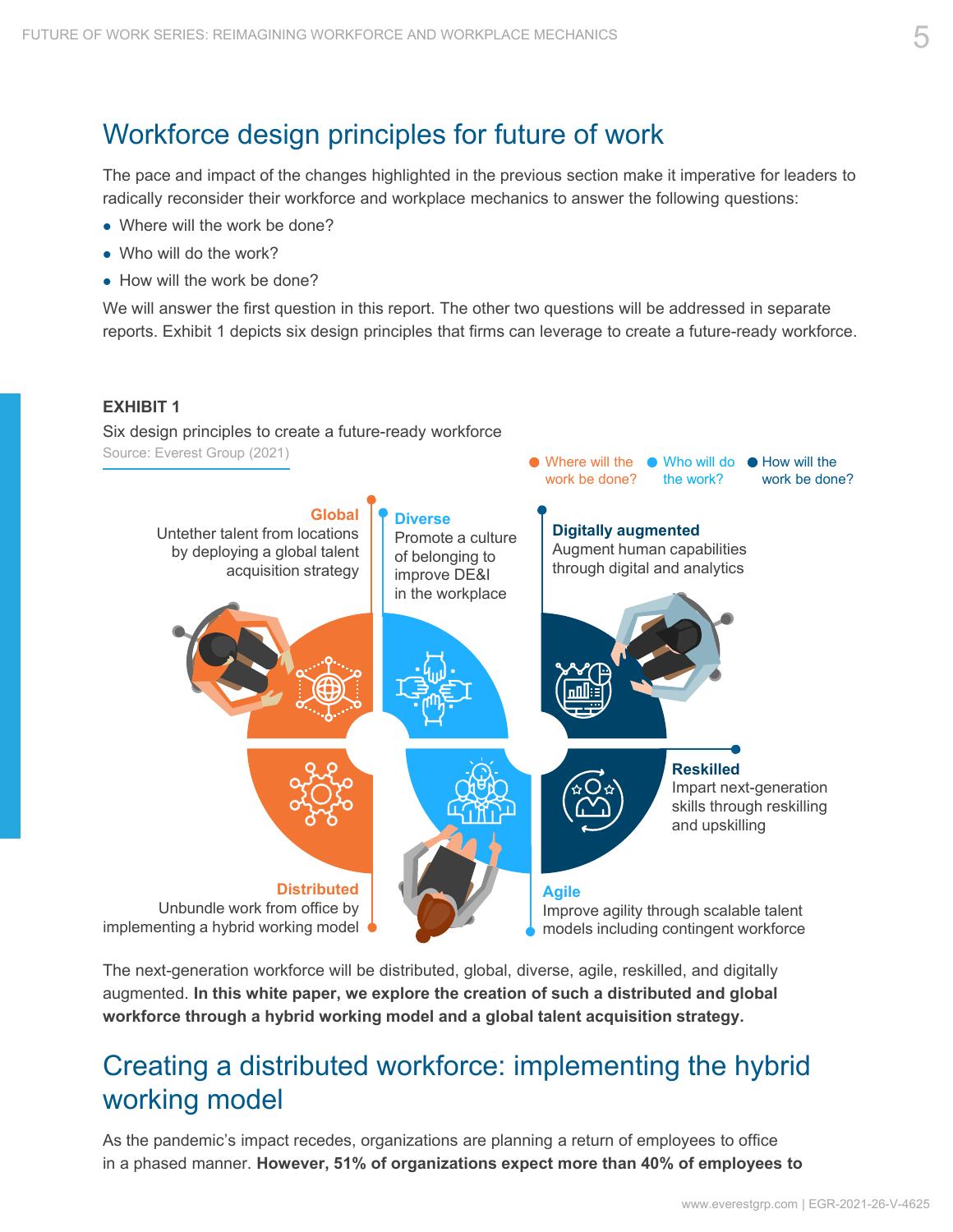**continue to work from home over the next 18-24 months. <sup>1</sup>** Thus, organizations will need to plan for a future where a certain proportion of employees will work from home, some will work from office, and some who will alternate between these two modes – as envisioned by the hybrid working model. In fact, 92% of organizations are evaluating or planning the move to the hybrid working model,<sup>1</sup> as showcased in Exhibit 2.





#### A playbook for planning the transition to the hybrid working model:

While organizations are in agreement about moving to the hybrid working model, the actual planning and transition is fraught with challenges. We recommend that organizations take a four-step approach when planning the transition to the hybrid working model, as depicted in Exhibit 3.



The four-step transition to the hybrid working model Source: Everest Group (2021)

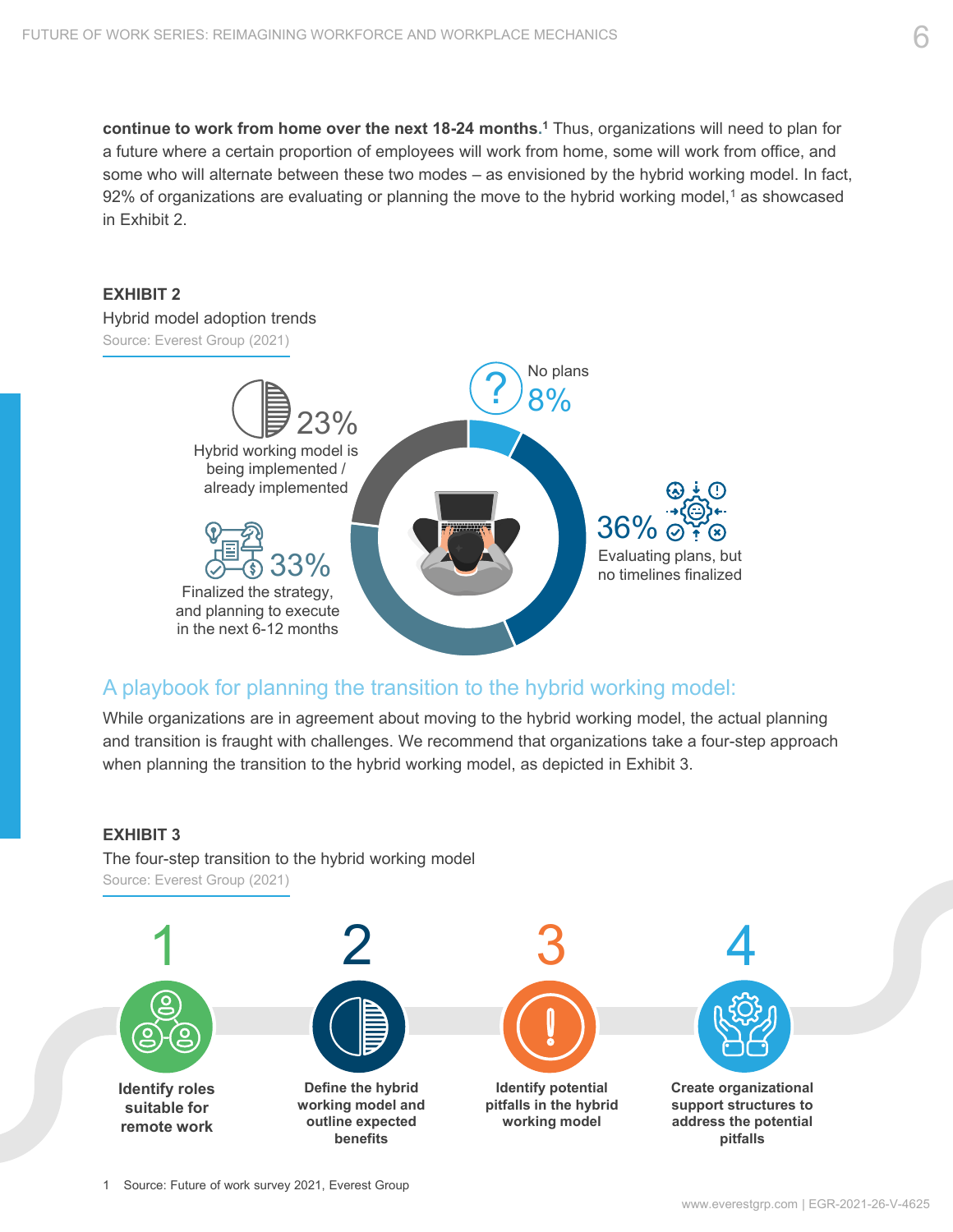Here is a closer look at each of these steps.

**1. Identify roles suitable for remote work:** Organizations need to assess the hybrid working model's feasibility by analyzing the suitability of remote work for various roles. This varies markedly across job functions and industries. HR leaders should look at each role holistically and try to identify the ones most suited for remote work using the framework as depicted in Exhibit 4.

#### **EXHIBIT 4**

The remote work suitability framework Source: Everest Group (2021)



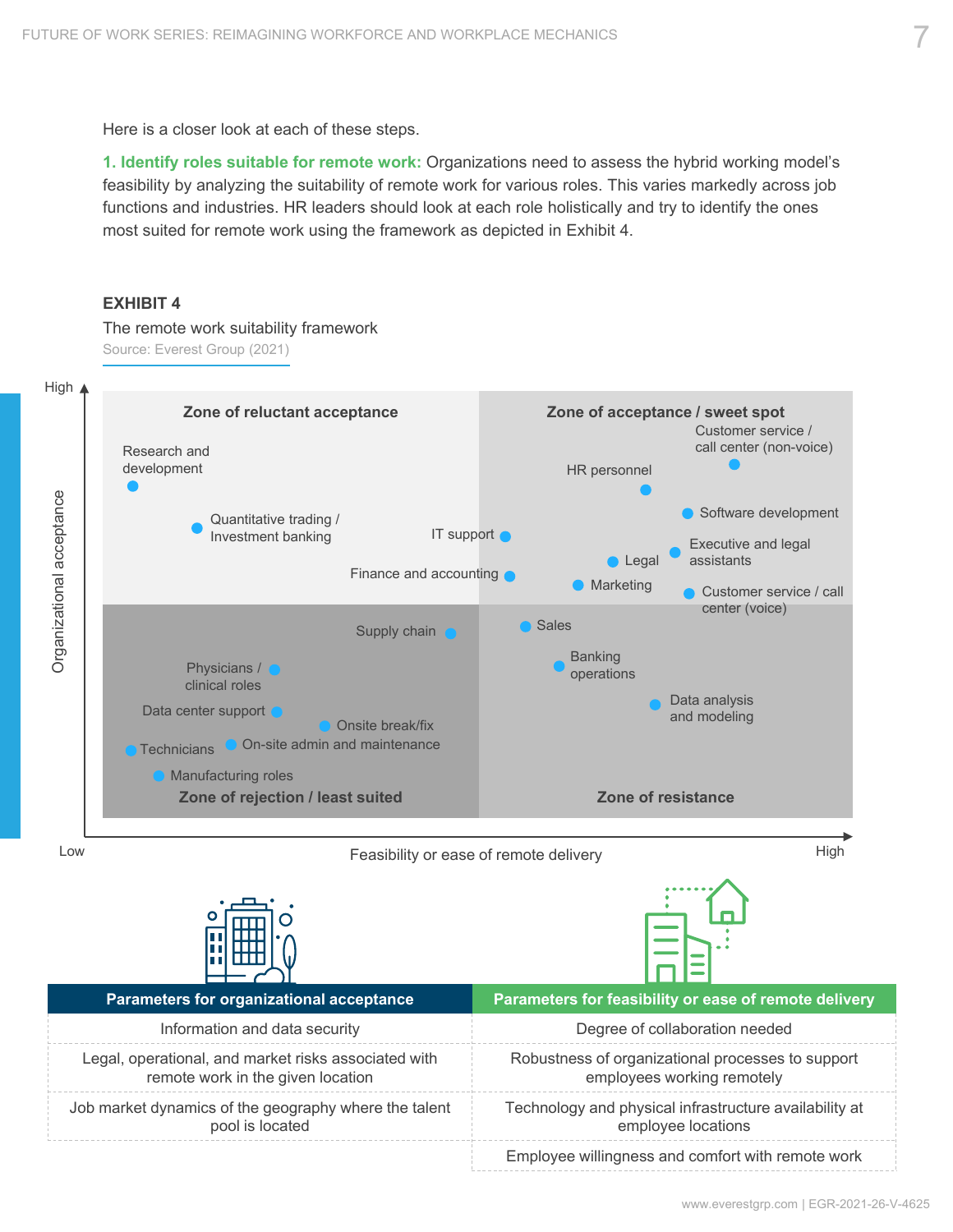The framework divides all organizational roles into four categories of suitability for remote work:

- **Zone of acceptance / sweet spot:** includes roles / work types that do not require physical proximity and can be easily delivered remotely
- **Zone of reluctant acceptance:** consists of roles / work types that are, in general, difficult to deliver remotely due to physical presence requirements or specialized infrastructure needs but organizations may make certain exceptions
- **Zone of rejection / least suited:** includes roles / work types that require physical presence, or those that cannot be delivered remotely due to high-risk, information security, or regulatory reasons
- **Zone of resistance:** comprises roles / work types that can be delivered remotely if organizations consciously change their policies

An organization should move ahead with a hybrid working model only if an optimal number of roles are suitable for remote work, and it is ready to make the necessary investments in roles that need additional support to become suitable in a remote model.

**2. Define the hybrid working model and expected benefits:** While 9-5-5 – that is, 9 a.m. to 5 p.m. inoffice work for five days a week – was the dominant working paradigm before the pandemic, the hybrid working model is expected to change that in the immediate future. Different organizations and employees have different interpretations of hybrid working. Increased flexibility in terms of working days, working hours, and work locations are the most common interpretations.

This makes it necessary for organizations to understand their business context and employee expectations while defining the hybrid working model for their organizations. The **3-2-2 working model, which envisions three days of in-office work, two days of remote or WFH delivery, and two rest days,<sup>1</sup>** is a good starting point.

The hybrid working model offers employees better work-life balance, more flexibility to decide their daily schedule, higher productivity, and time and cost savings associated with the daily office commute. The most common benefits for employers include reduced office overheads, increased access to talent, and improved performance on Environmental, Social, and Governance (ESG) metrics. Each organization needs to contextualize the rationale for moving to hybrid working in terms of the benefits expected.

**3. Identify potential pitfalls in the hybrid working model:** While the remote working and hybrid working models have definite advantages, they are also accompanied by distinct challenges, as highlighted in Exhibit 5. HR leaders need to consider these challenges carefully when planning their transition strategies.

> Organizations need to understand their business context and employee expectations while defining the hybrid working model.

1 Source: *How to (Actually) Save Time When You're Working Remotely* by Lauren C. Howe, Ashley Whillans, and Jochen I. Menges, Harvard Business Review, August 2020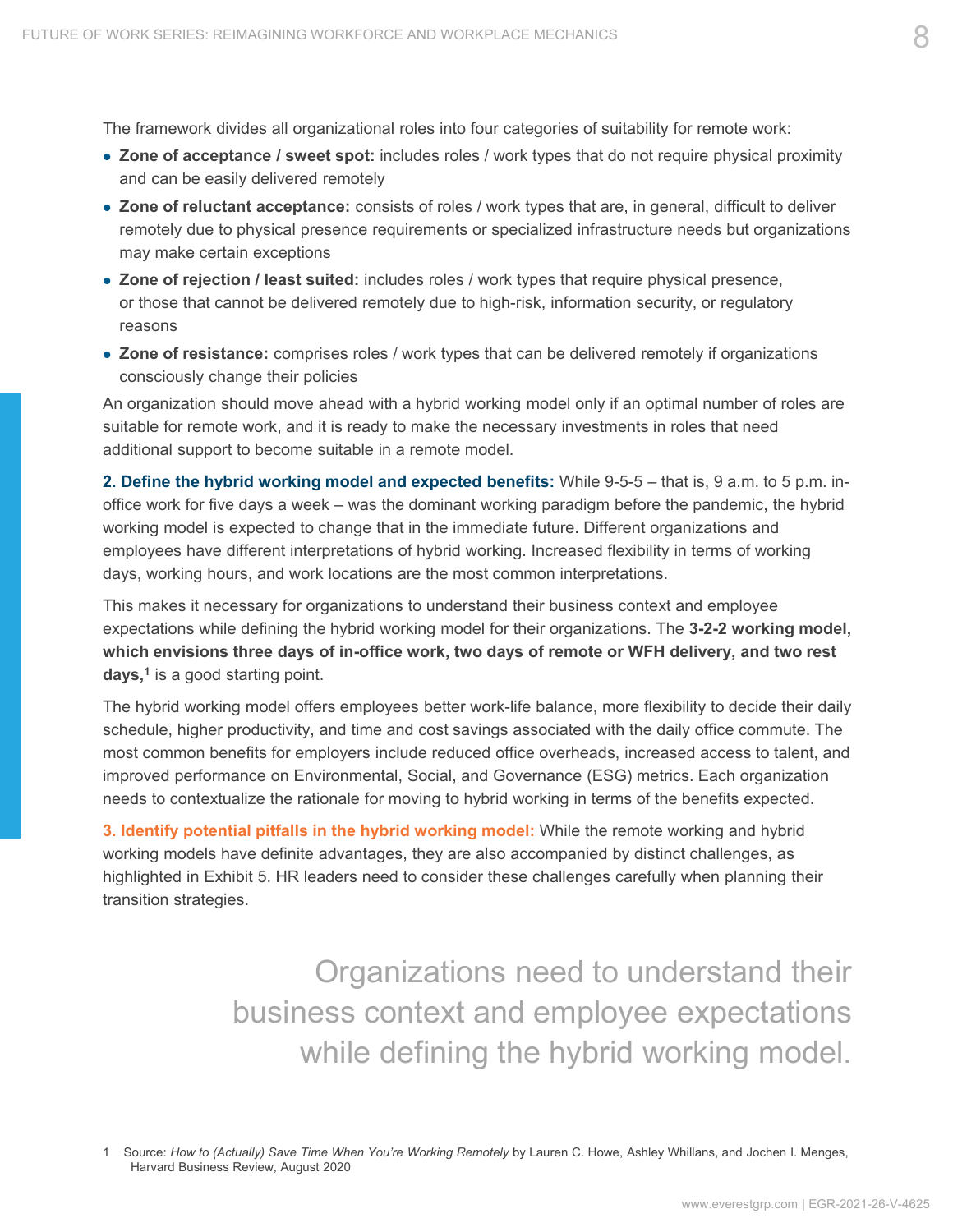#### **EXHIBIT 5**

Challenges of the hybrid working model Source: Everest Group (2021)

Percentage of respondents



**4. Create organizational support structures to address the potential pitfalls:** The overnight transition to remote working at the start the pandemic was challenging for both employers and employees. While both are comparatively better prepared to manage the transition to hybrid working today, the model's long-term success will depend on creating organizational support structures, including leadership, technology, HR policies, and physical infrastructure. In particular, creating these support structures would involve:

- **Reimagining the management style around goals and accountability:** Leaders and managers need to change their managerial styles to suit the hybrid working model. This means they need to set concrete goals for their teams, ensure adequate communication, and set up regular check-ins, while giving enough freedom to employees to execute their plans. These activities have been envisioned in the tight-loose-tight management philosophy, which requires a tight watch on goals, loose controls (more freedom) on execution, and tight accountability for results
- **Investing in digital transformation initiatives, with a focus on information security:** Organizations need to invest in digitalizing their business processes, as remote working is not sustainable without proper investments in communication and collaboration software, such as video conferencing tools and document-sharing portals. At the same time, IT teams need to strengthen information security controls to minimize the risks associated with remote work. Internal Talent Acquisition (TA) teams have struggled to attract and hire qualified candidates in a remote working environment. Organizations need to invest in building a strong employer brand and next-generation talent acquisition and employee onboarding technology and tools to help their TA teams. Such investments will also help in streamlining the onboarding experience for new hires. Exhibit 6 depicts the digital tools and technologies required to manage the needs of a hybrid working environment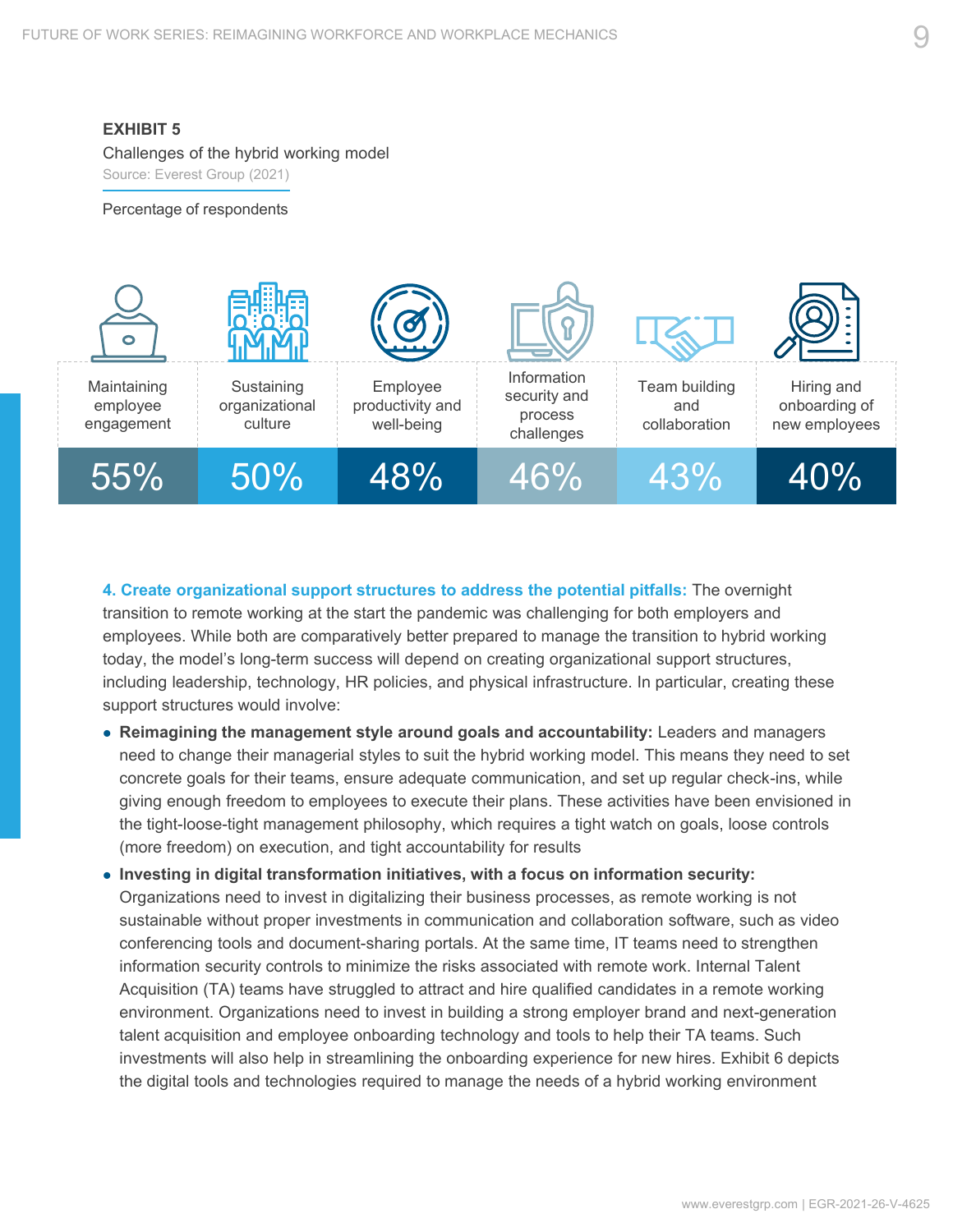#### **EXHIBIT 6** Digital tools for your organization Source: Everest Group (2021) *NOT EXHAUSTIVE* **Project management Scheduling** ૺ  $\scriptstyle\odot$ BOOMERANG asana Basecamp Ÿ **JIRA Trello GitBook** Doodle Google Calendar **Knowledge Documents and Meeting and collaboration sharing and management spreadsheets for analysis** G. **B GoTo**Meeting **Dropbox** keynote Suite O ഹം S Skype **C** OneDrive <sup>1</sup>Prezi zoom **Nextcloud** Office 365 **Diagramming, prototyping, and graphics Productivity tracking**<br>editor **Interactive whiteboard Explain** *in* vision Pingboard (2) Everhour Figma Basecamp **Everything**  $\varOmega$ **TimeDoctor**  $\sigma$ ketch Sketch HIVEDESK<sup>8</sup> board.io Stormboard **ZEPLIN** toggl

- **Making employee well-being and engagement the top HR priority:** Remote working employees, especially new hires, may struggle to form meaningful connections with colleagues and relate with the organization's values and goals. Thus, HR leaders should lead the coordinated effort of creating and sustaining the organizational culture by enabling increased communication through frequent leadership connects, informal team gatherings, and periodic feedback from managers. *Zoom fatigue*  and employee burnout have been reported as major challenges in the last 18 months. While it is primarily an outcome of the remote working environment, organization culture contributes to this. Organizations have taken various measures – better medical and childcare coverage, additional time off, breaks between virtual meetings, no-meetings Fridays, counseling, and psychological support – to address issues related to employee burnout. HR leaders need to integrate these initiatives with the standard employee policies and benefits rather than as exceptional/one-off measures
- **Redefining the role of physical workspaces:** Although some job roles will require employees to work completely in-office, many roles will move to a partial or a fully remote work model within the hybrid working model. Organizations will need to rethink the roles of physical workspaces and revamp their structures and layouts to facilitate team collaboration and informal employee interactions. Implementing open floor plans without private offices can be one of the ways to achieve this objective. Exhibit 7 showcases the possible role/s of physical workspaces in the new reality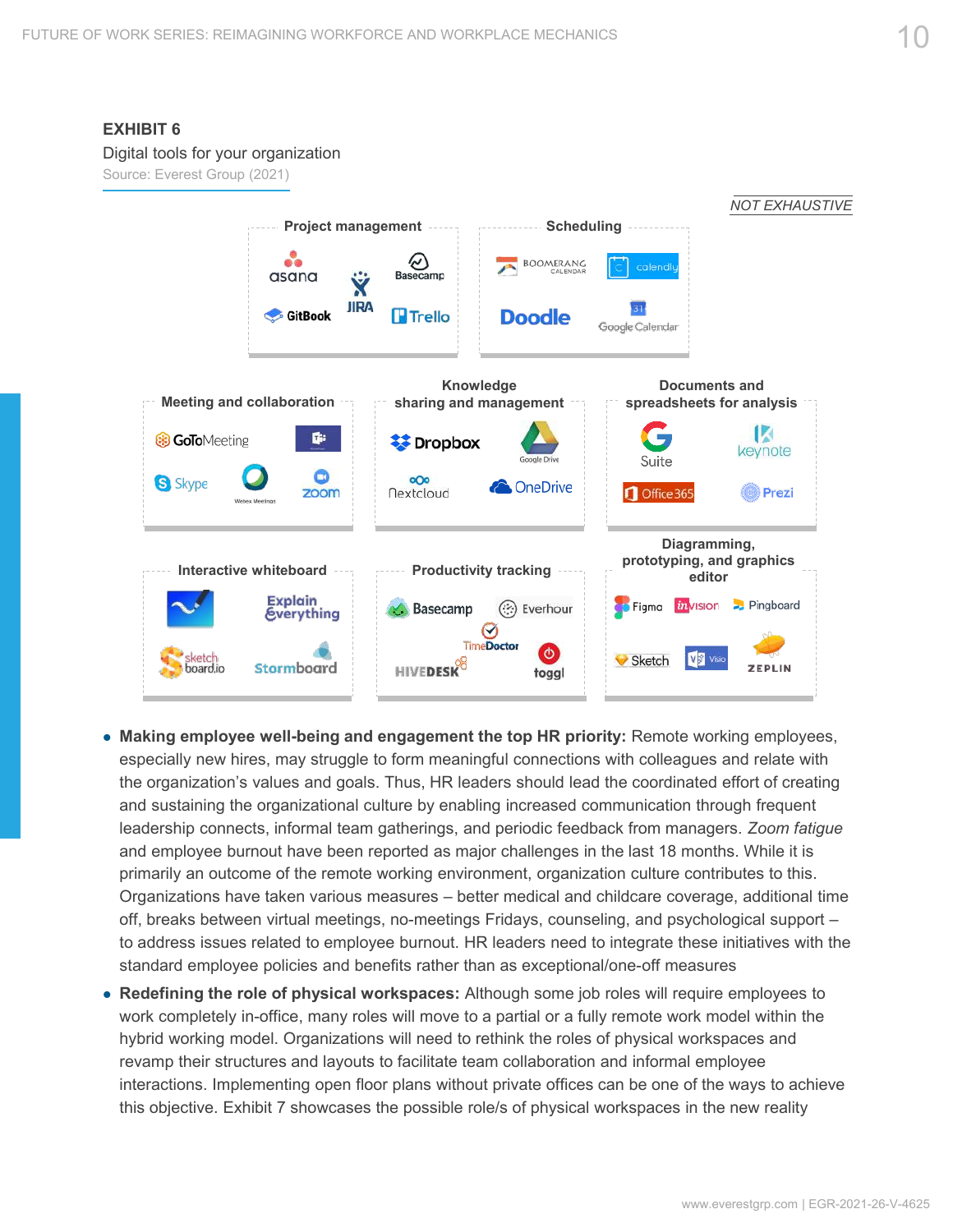#### <span id="page-10-0"></span>**EXHIBIT 7**

The role of physical workspaces in the hybrid working model Source: Everest Group (2021)

#### Percentage of respondents

| Facilitate team collaboration            | 65% |
|------------------------------------------|-----|
| House mission critical roles             | 58% |
| Sustain organization culture             | 57% |
| Primary location for work delivery       | 40% |
| No specific role, completely replaceable | 8%  |

### Creating a global workforce: deploying a global talent acquisition strategy

For several years, the approach to talent acquisition has been tied inextricably to locations – for any new job position, there is an associated location where the prospective employee is supposed to relocate after receiving the job offer. At the same time, the talent demand-supply gap for high-skill roles has worsened, as the skills required for such roles change rapidly, the talent capable of filling in these roles is distributed globally, and, often, local immigration rules and organizational hiring policies make it needlessly complex to leverage the global talent pool.

As remote work gains more acceptance, organizations need to reinvent their talent acquisition strategies to dissociate talent from location and access the vast talent pool available globally. In fact, organizations can double the talent pool for qualified candidates with Artificial Intelligence (AI) skills by evaluating candidates from India and Japan, in addition to the US, as illustrated in Exhibit 8.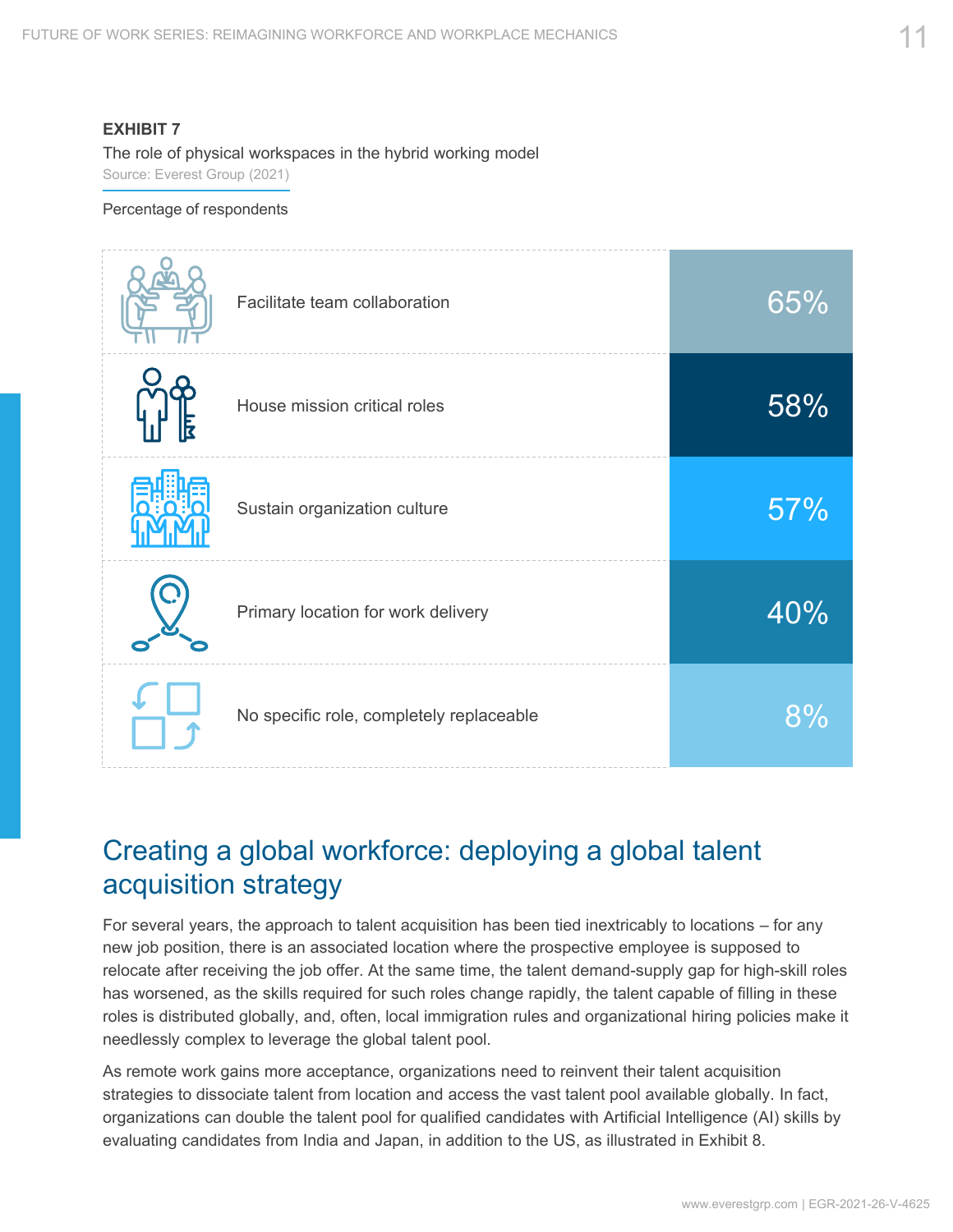#### **EXHIBIT 8**

Global candidate availability with niche IT skills

Source: Talent Solutions (ManpowerGroup) (2021)



HR leaders are slowly realizing the significance of accessing global talent pools, with 64% acknowledging that remote work has improved their ability to hire the right-fit talent, as depicted in Exhibit 9.

#### **EXHIBIT 9**

Impact of remote working on the ability to hire talent Source: Everest Group (2021)



However, deploying a global Talent Acquisition (TA) strategy requires meticulous planning and coordinated organizational effort to make it a success.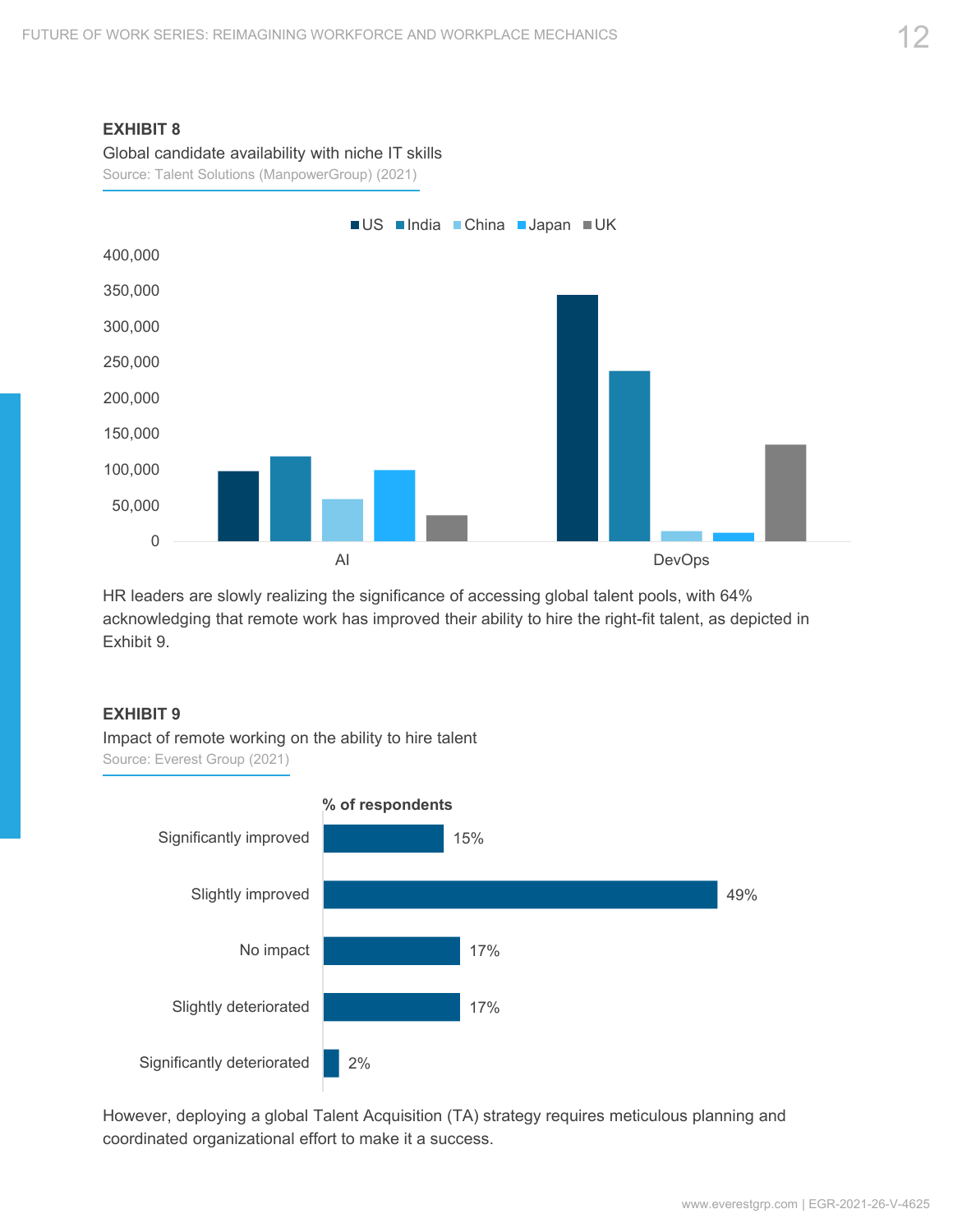#### A playbook for deploying a global talent acquisition strategy

Organizations can take a four-step approach to deploy a global TA strategy to acquire best-in-class talent from global talent pools, as illustrated in Exhibit 10.



Here is a closer look:

**1. Identify roles suitable for the global TA strategy:** HR leaders need to proactively work with business leaders to identify roles with a high demand-supply gap and critical to meet short- and longterm business objectives. They also need to assess the global hiring suitability of job roles, as illustrated in Exhibit 11, dependent on remote work suitability (refer to Exhibit 4 earlier) and the global availability of qualified talent for that role.



Global hiring suitability of a job role Source: Everest Group (2021)

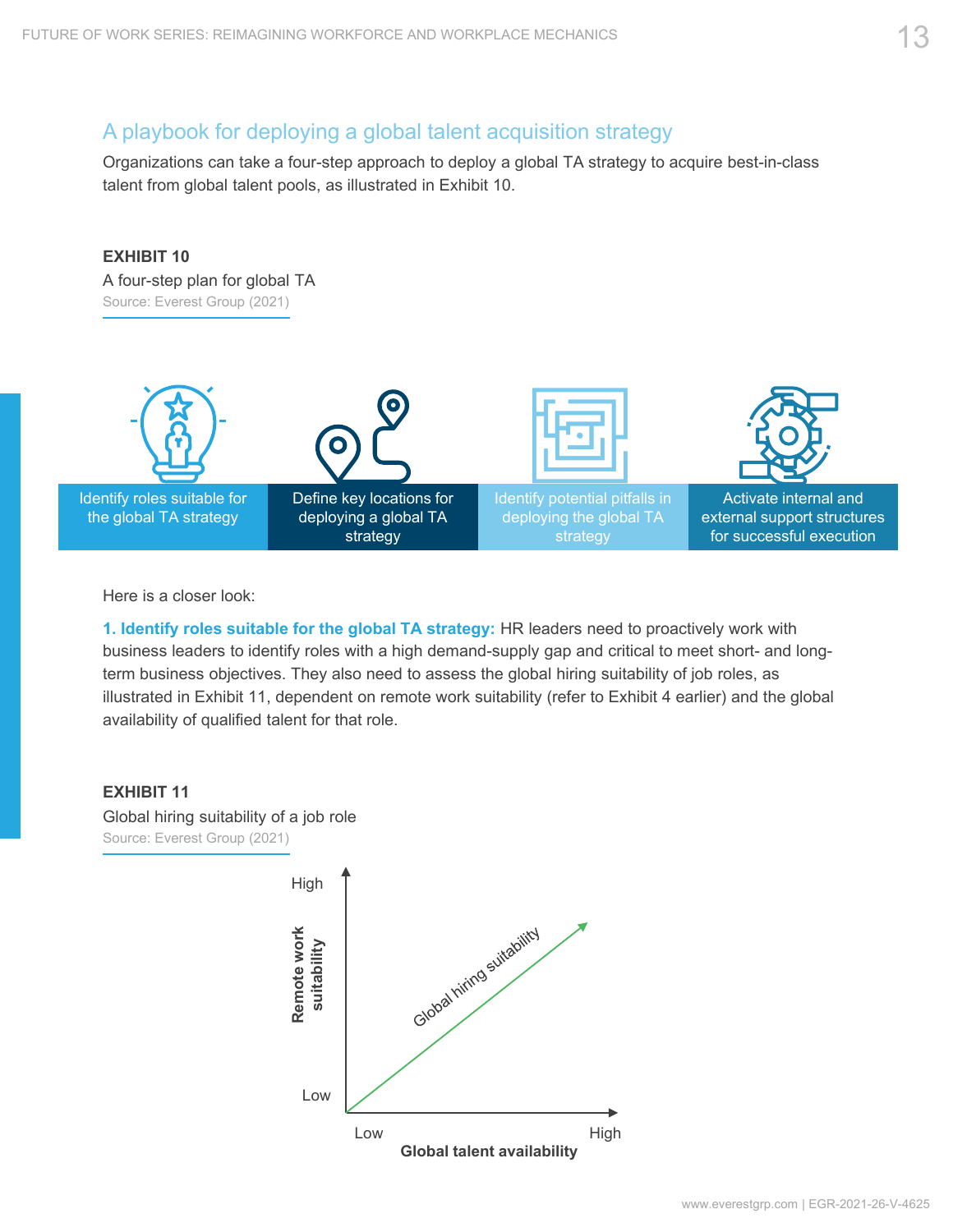The higher the global hiring suitability, the more suited the role is for a global talent acquisition strategy.

**2. Define key locations for deploying the global TA strategy:** Organizations should leverage comprehensive talent supply data – that is, the availability of specific skills across various geographies, the associated pay scales, and key competitors for hiring the talent – to identify key locations for specific job roles. These locations should also be assessed for operational sustainability by evaluating geopolitical stability, macroeconomic parameters, taxes, operating costs, workforce productivity, access to technology, and infrastructure. This assessment will help identify the most suitable target locations for hiring specific roles.

**3. Identify potential pitfalls in deploying global talent acquisition strategy:** Implementing a global talent acquisition strategy could be challenging, as only 23% of HR leaders currently envision a future hiring policy that does not have location constraints.<sup>1</sup> Some of the notable challenges that need to be addressed are:

- **Increased legal and compliance overheads:** Employment laws, tax codes, and compliance requirements vary in each country. Hiring employees in multiple geographies can increase legal and compliance risks, as well as associated costs
- **Need to localize HR policies:** Employee salary and benefits vary substantially across geographies and are generally linked to the cost of living and local market standards. Further, each talent market may have a different set of competitors competing for the same talent, and candidates can have different perceptions of organizations' Employee Value Proposition (EVP)
- **Management of cross-cultural teams:** Creating and managing multicultural, global, and distributed teams pose unique challenges for organizations, as cultural dimensions vary widely across geographies.<sup>2</sup> The challenge can become more pronounced if the same HR team supports business teams across multiple geographies

**4. Activate internal and external support structures for successful execution:** HR leaders will need to make necessary changes to internal policies and organizational culture, as well as get external help where required, to address the potential pitfalls in global TA. These changes should include:

- **Understanding the local talent market and adjusting hiring policies:** After making the decision to hire a candidate from a particular talent market, HR leaders need to understand local market nuances to tailor the EVP and hiring policies to attract the best talent
- **Building a global, remote, supportive organizational culture:** Organizations need to ensure the necessary support structure within their HR teams, senior executive buy-in, comprehensive employee training, and company-wide sensitization programs to work successfully in global and remote paradigms
- **Engaging external experts to ensure successful execution:** Not all organizations are equipped with the people, processes, and technologies to manage a flexible and scalable global talent acquisition program. Service providers with a global market presence, local market know-how, access to talent data, and the right technology can help organizations leverage the power of global talent pools

<sup>1</sup> Source: Future of work survey 2021, Everest Group

<sup>2</sup> Hofstede, G. (2011). Dimensionalizing Cultures: The Hofstede Model in Context. *Online Readings in Psychology and Culture, Unit 2*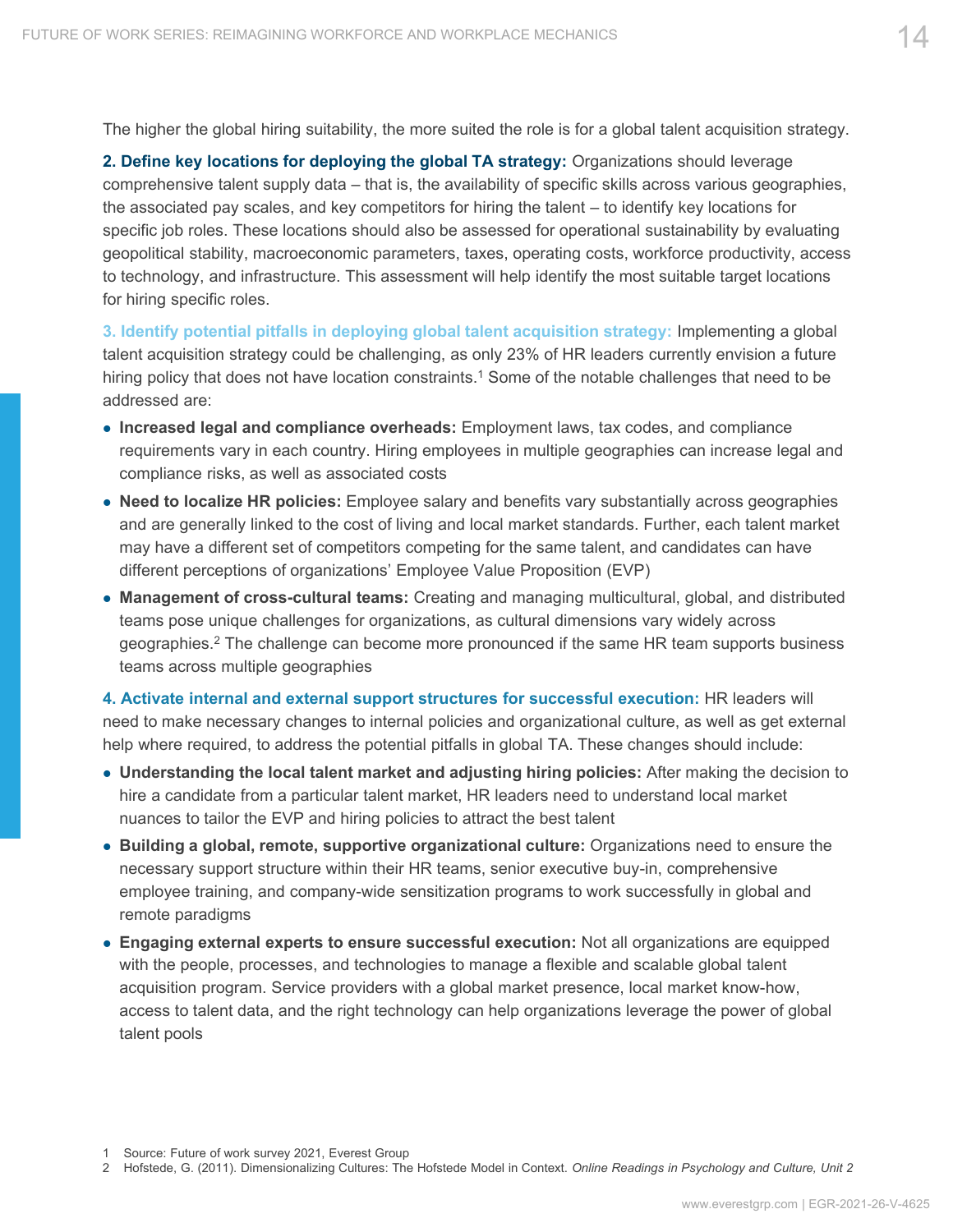## <span id="page-14-0"></span>Activating a distributed and global workforce through a futuristic delivery model

In the aftermath of the pandemic, organizations are more willing to increase their location diversity; our findings suggest that 71% of organizations want to improve their geographical footprint.<sup>1</sup> As organizations enable the hybrid working model and undertake global talent acquisition, they need to move from the traditional hub and spoke paradigm to a futuristic **hub, spoke, and satellite (edge) model**, in which the edge, or satellite offices and/or remote employees, complement the hub, the primary site for service delivery, and the spokes, or the locations that assist the hub in terms of its capabilities. This paradigm will allow organizations to rationalize their office footprint, while improving their location diversity, as illustrated in Exhibit 12.

#### **EXHIBIT 12**

Impact of the hub and spoke model vs. the hub, spoke, and satellite model Source: Everest Group (2021)

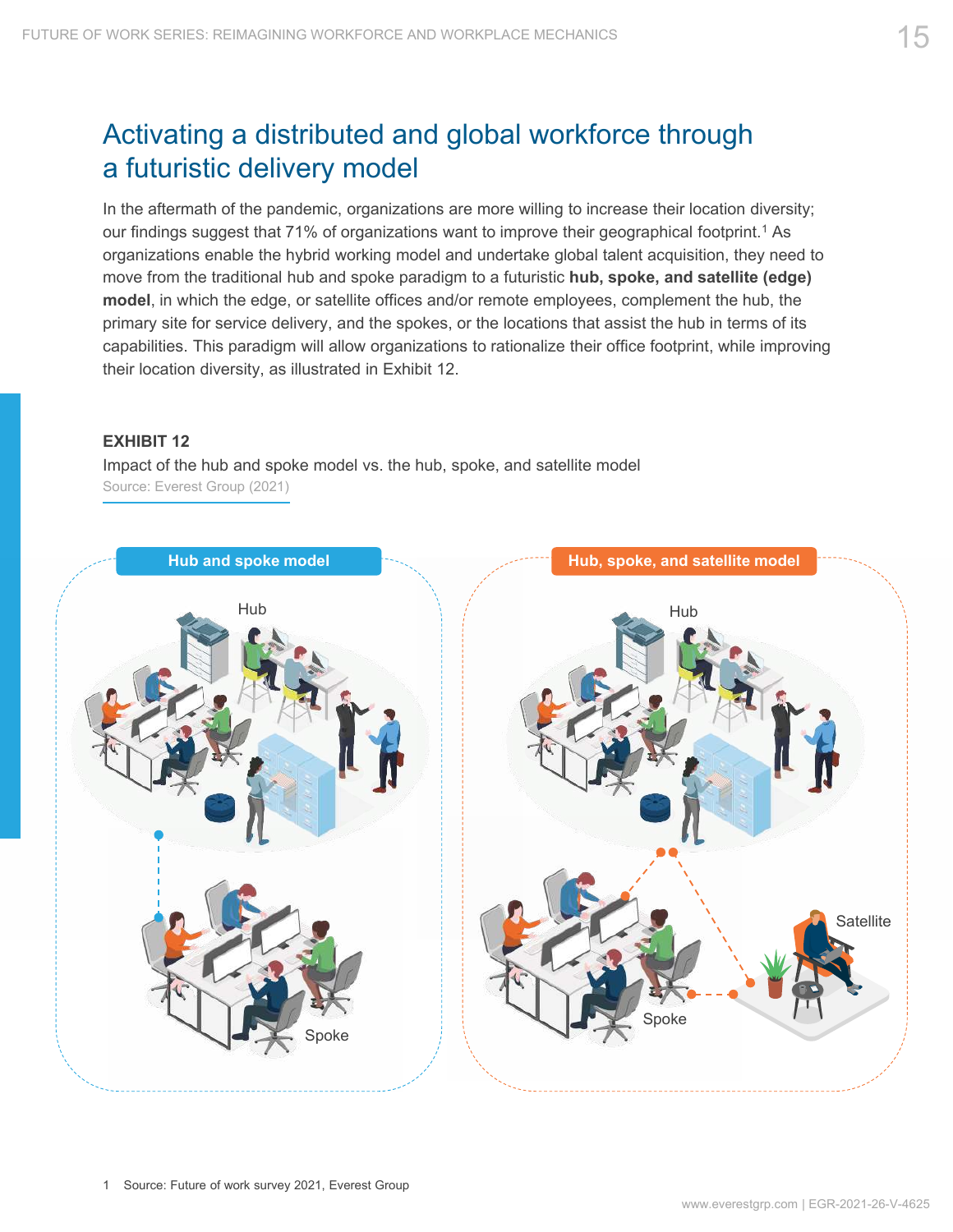## <span id="page-15-0"></span>**Conclusion**

The COVID-19 pandemic has given organizations a once-in-a-generation opportunity to re-imagine their workforce and workplace mechanics. One thing is clear: The pre-pandemic paradigm of work delivery is no longer feasible. Organizations need to make a rapid shift to new ways of working, where work is not defined by physical office spaces and office timings, and talent is not restricted by geographical boundaries. This rapid transformation also needs be accompanied by efforts to make the workforce agile, foster a culture of belonging, and fundamentally transform the way work is done. We explore these shifts in the next two white papers. Organizations that successfully manage this transformation will be able to realize the full potential of their employees and exceed their business goals.